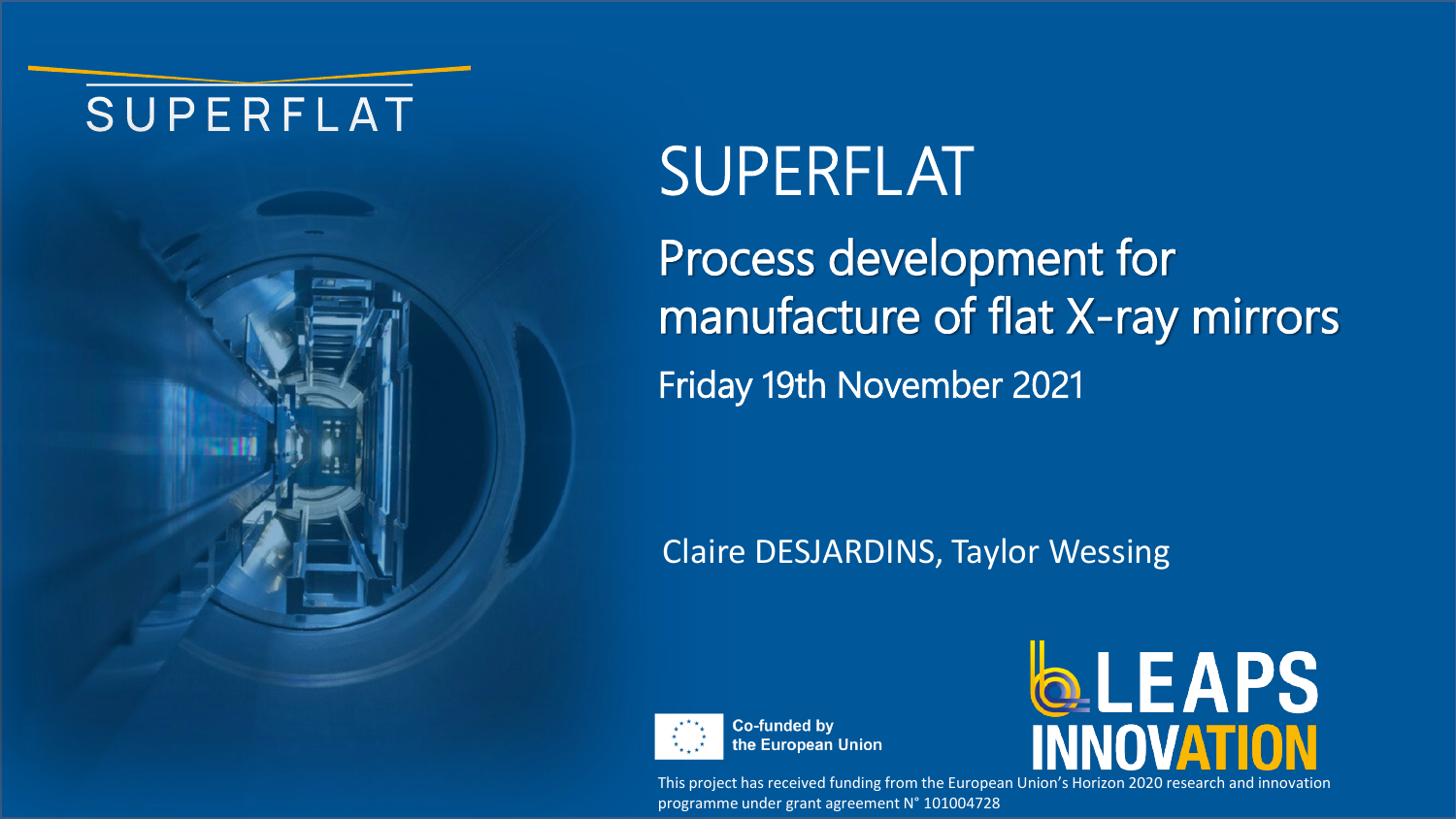#### **The Superflat PCP project**

# • A pre commercial procurement

- The PCP will award R&D services contracts to a number of R&D providers in parallel to compare competing alternative solutions.
- A group of procurers led by SOLEIL
- This PCP procedure is a joint procurement by different procurers across Europe (Soleil, ALBA-CELLS, DESY, DIAMOND, ESRF, EUROPEAN XFEL, HZB, PSI, ULUND).
- The R&D service contracts will be awarded by the lead procurer, SOLEIL, on behalf of the group of procurers.
- As SOLEIL, the lead procurer, is a French entity, the procedure is subject to French law.

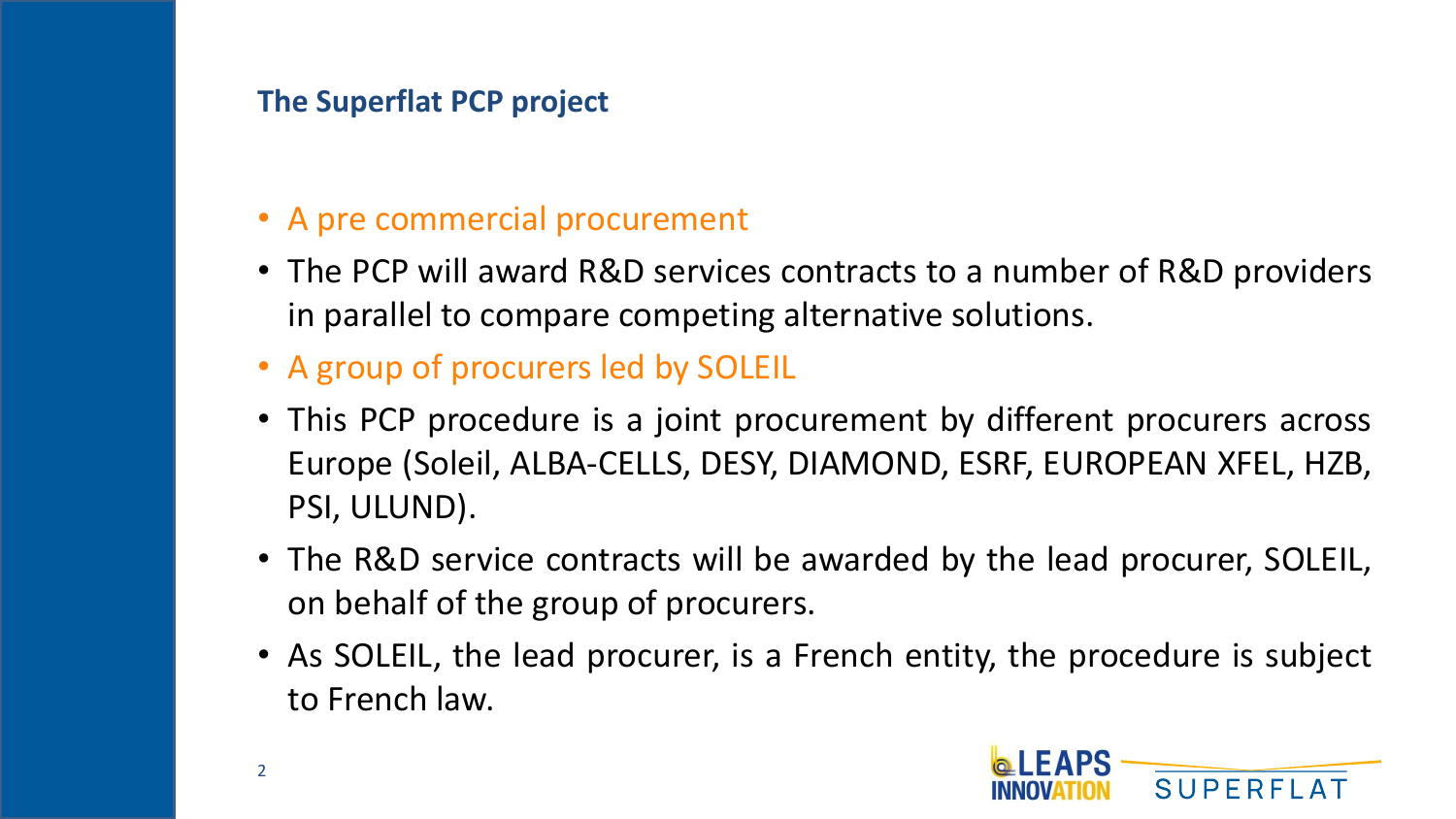#### **The Superflat PCP project**

# Separate PCP contracts will be concluded with each selected tenderer.

There will be a single **framework agreement** covering all PCP phases, without contract renegotiations after the award.

This framework agreement contains information on the procedures for implementing the different phases through **specific contracts**, including the format of the intermediate evaluations for each phase.

Differences between PCP and PPI (Public Procurement of Innovative solutions)

A clear separation between the procurement of the R&D services procured from the deployment of commercial volumes of end-products.

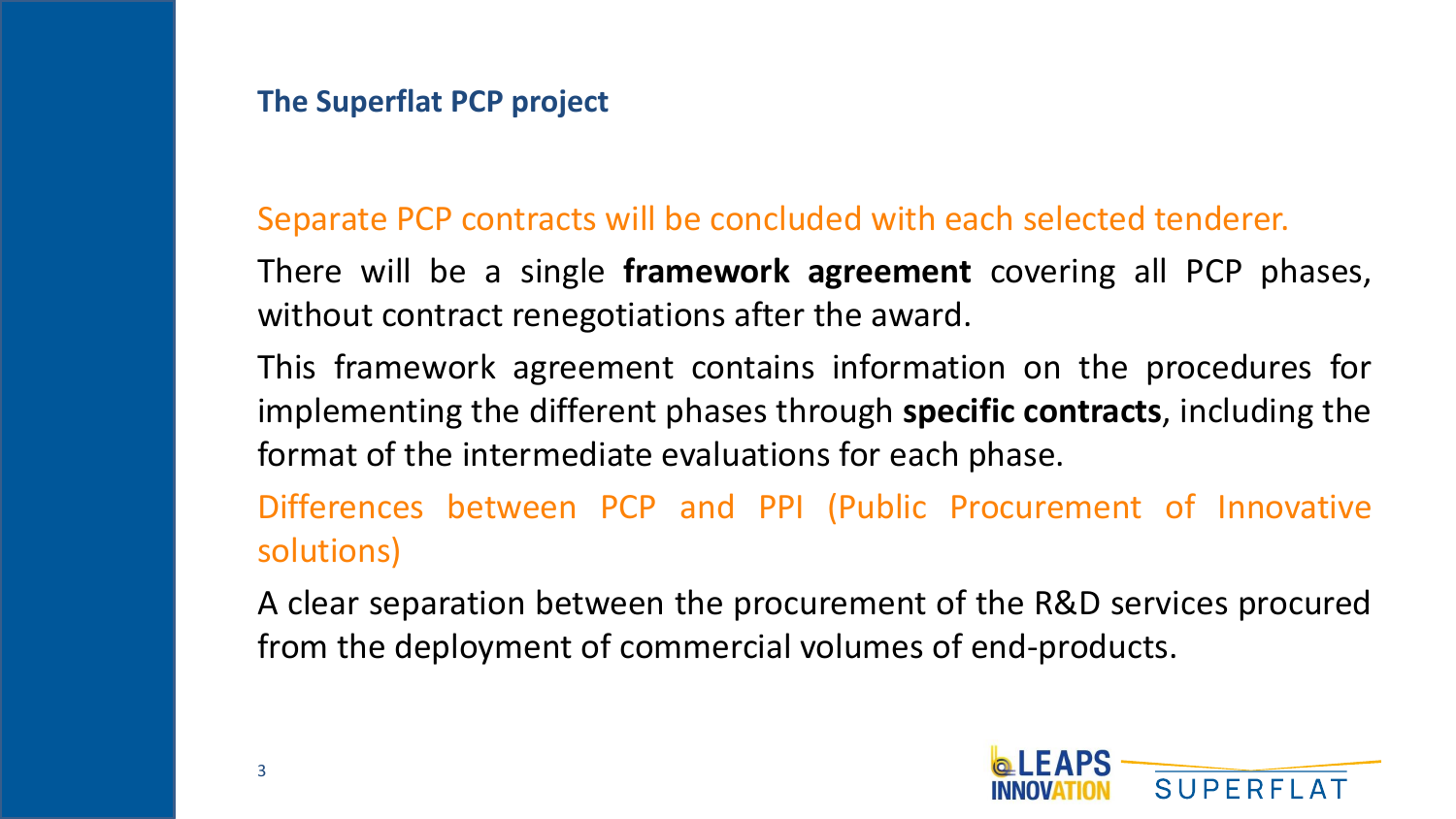#### **Presentation of the procedure**

Potential suppliers will be invited to tender for the phased development of new integrated surface engineering processes capable of fulfilling the functional specifications.

Three development phases:

- 1) Conceptual design;
- 2) Engineering design and metrology validation
- 3) Process development and prototype realisation.

Intermediary evaluation and selection until two suppliers remain in phase 3.



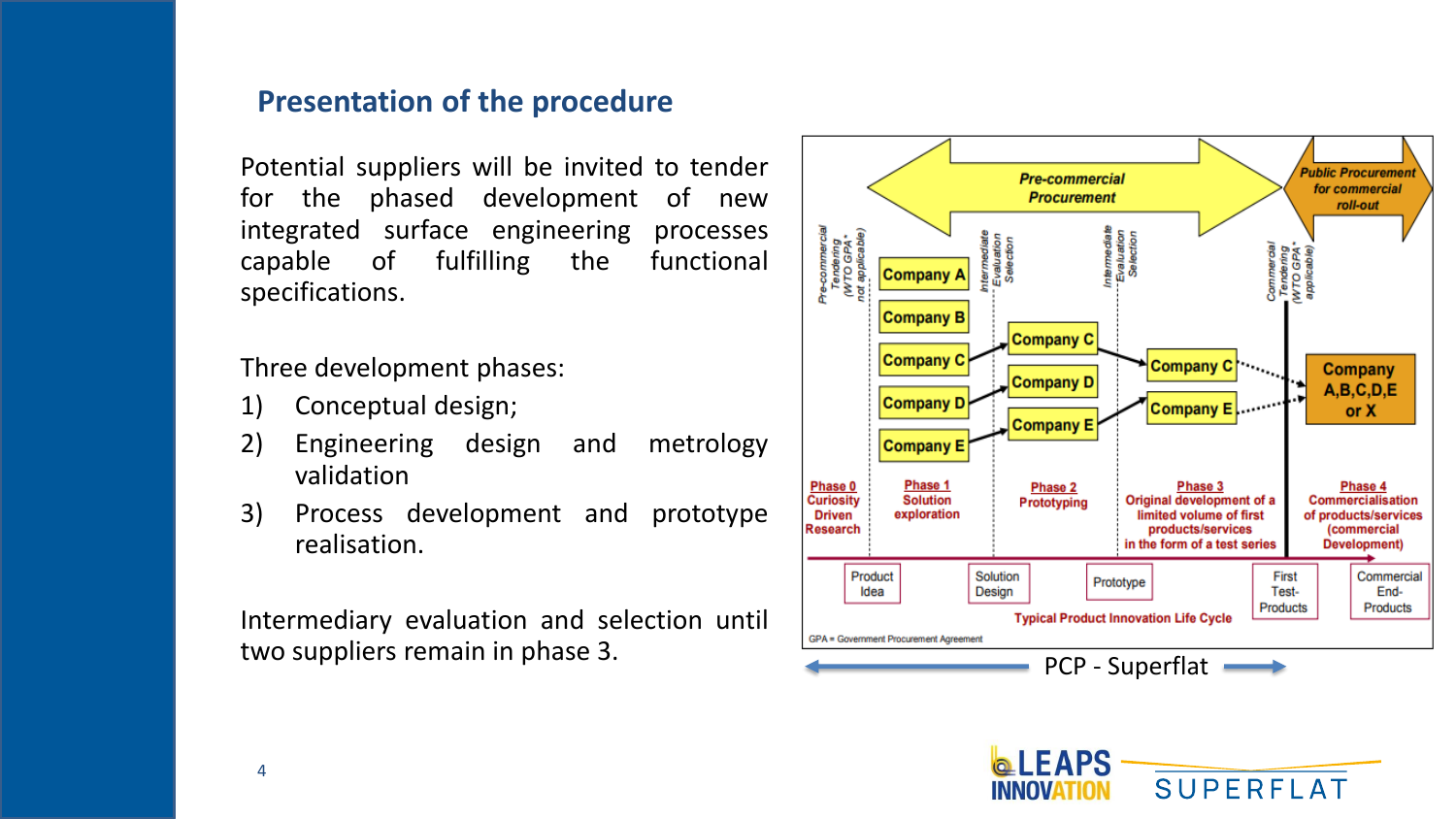#### **Characteristics of the Superflat PCP**

More precisely for the Superflat PCP, the objectives for the number of contractors are:

Phase 1 - Conceptual design: minimum **4 contractors** retained;

Phase 2 - Engineering design and metrology validation: minimum **3 contractors** retained;

Phase 3 - Process development and prototype realisation: minimum **2 contractors** retained.

And the approximate expected budget allocation is:

Phase  $1 - 100k \epsilon$  (and a maximum of 25k $\epsilon$  per contractor);

Phase  $2 - 300k \epsilon$  (a maximum of 100k $\epsilon$  per contractor);

Phase  $3 - 600k \epsilon$  (a maximum of 300k $\epsilon$  per contractor).

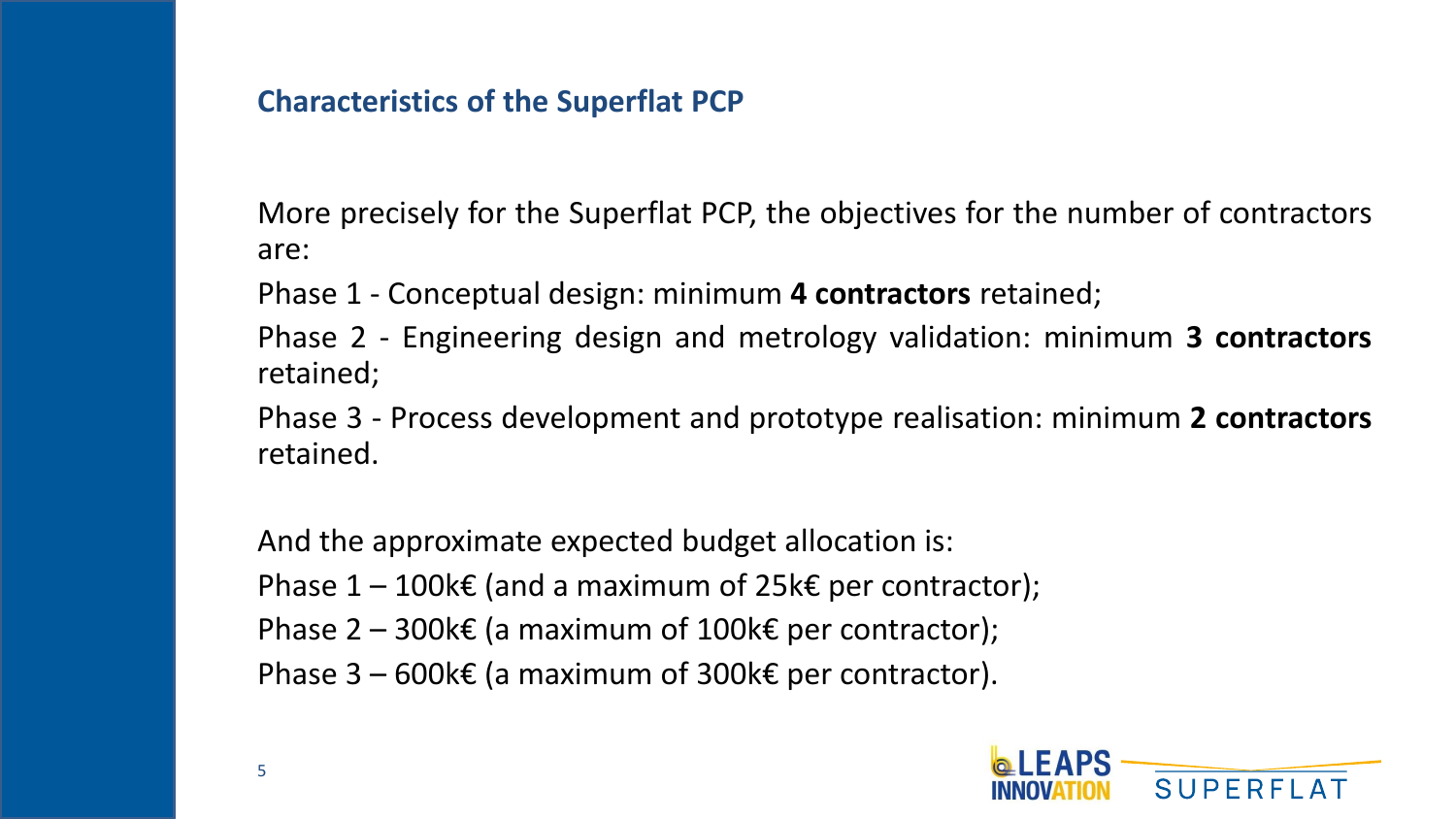This procurement is exempted from the EU public procurement directives and the national laws that implement them. This is because it concerns the procurement of R&D services where the benefits do not accrue exclusively to the contracting authority for its use in the conduct of its own affairs.

- $\rightarrow$  The procurement will not follow the procedures under the EU public procurement directives, but rather the procedure described in the tender documentation.
- $\rightarrow$  The European Union has awarded a grant for this procurement under the Horizon 2020 programme (however the EU is not participating as a contracting authority in the procurement).
- $\rightarrow$  A specific legal framework dedicated to PCPs is applicable:
	- Article 14 of Directive 2014/24/EU and Article 32 of Directive 2014/25/EU
	- Horizon 2020 Rules for Participation Regulation No 1290/2013
	- PCP Communication COM/2007/799

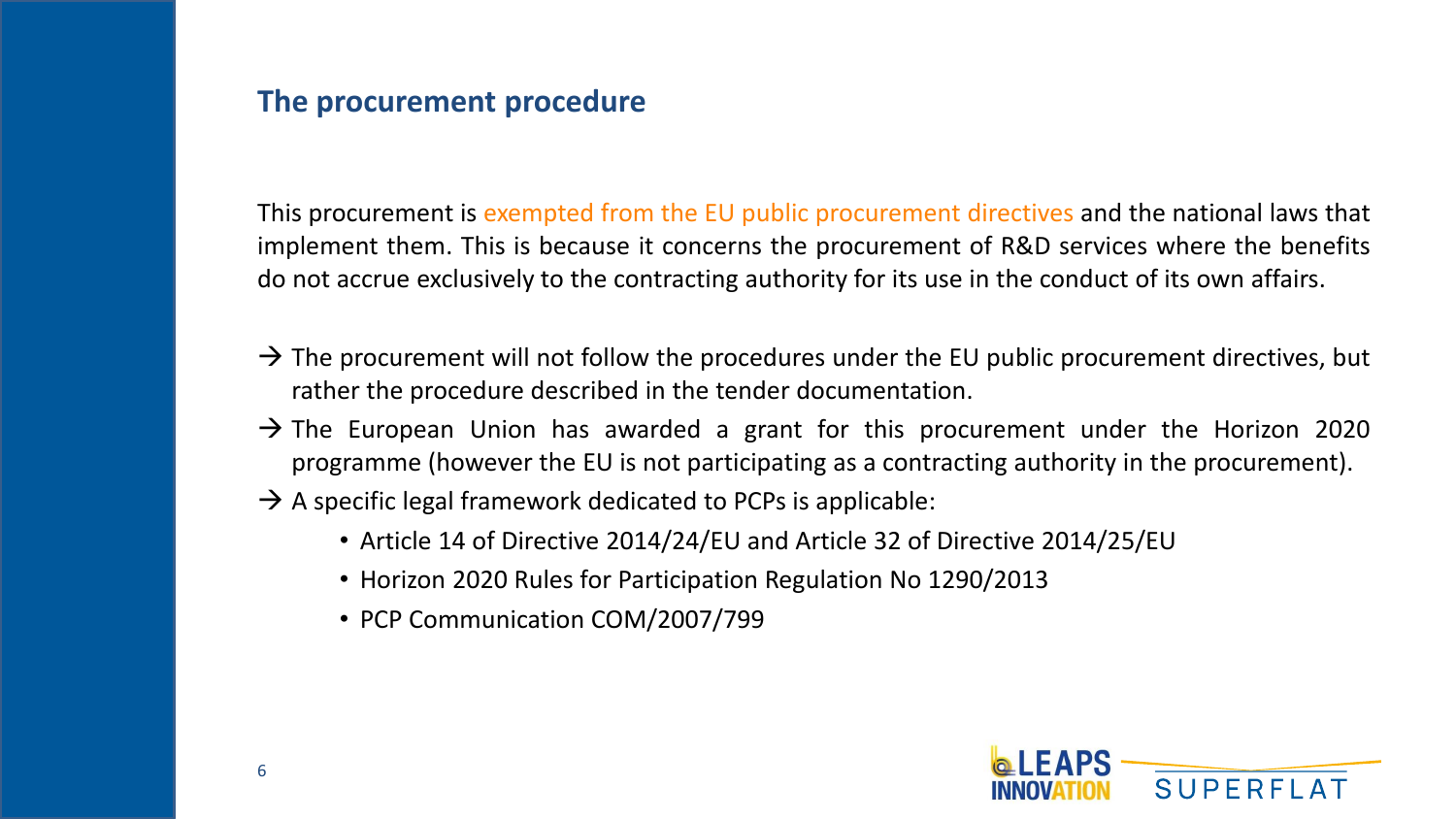General legal principles throughout the PCP procedure:

- $\rightarrow$  non-discrimination
- $\rightarrow$  transparency: compliance with Horizon 2020 standards (prior information notice (PIN), open market consultation, publication of the request for tenders in the OJEU)
- $\rightarrow$  equal treatment of all the candidates
- $\rightarrow$  "best value for money": the procurers will compare and identify the best value for money solutions on the market to address the PCP challenge

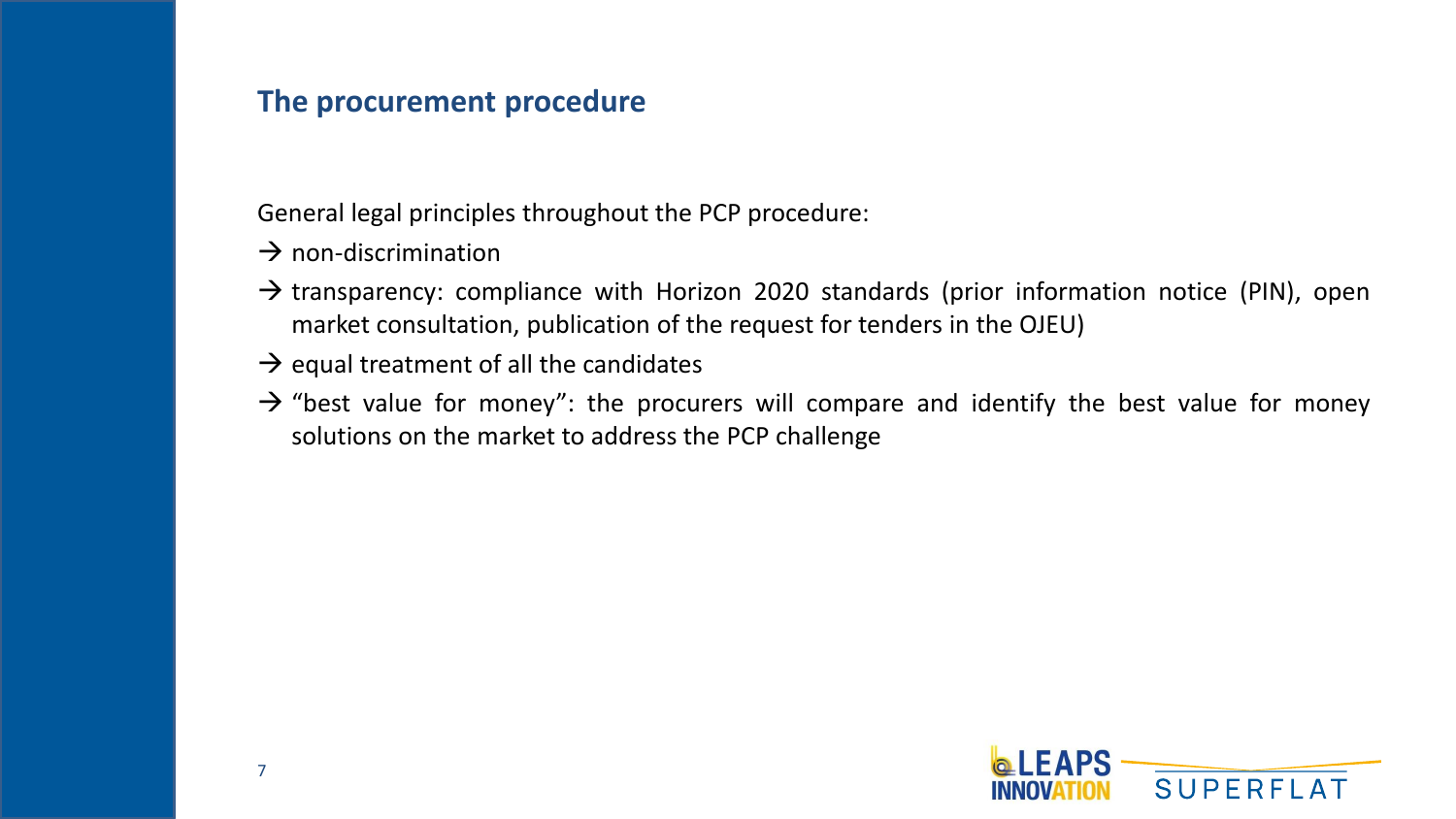#### Preparation phase

- Needs analysis of the end-users
- Prior art analysis
- Open market consultation to broach the views of the market about the intended R&D scope and inform potential tenderers about the principles of the PCP

#### Steps of the procurement procedure

- Prior Information Notice (published on 1<sup>st</sup> October 2021)
- Contract Notice (estimated date of publication: 13<sup>th</sup> January 2022)
- Request for Tenders including the exclusion criteria/compliance criteria/award criteria
- Contract Award Notice

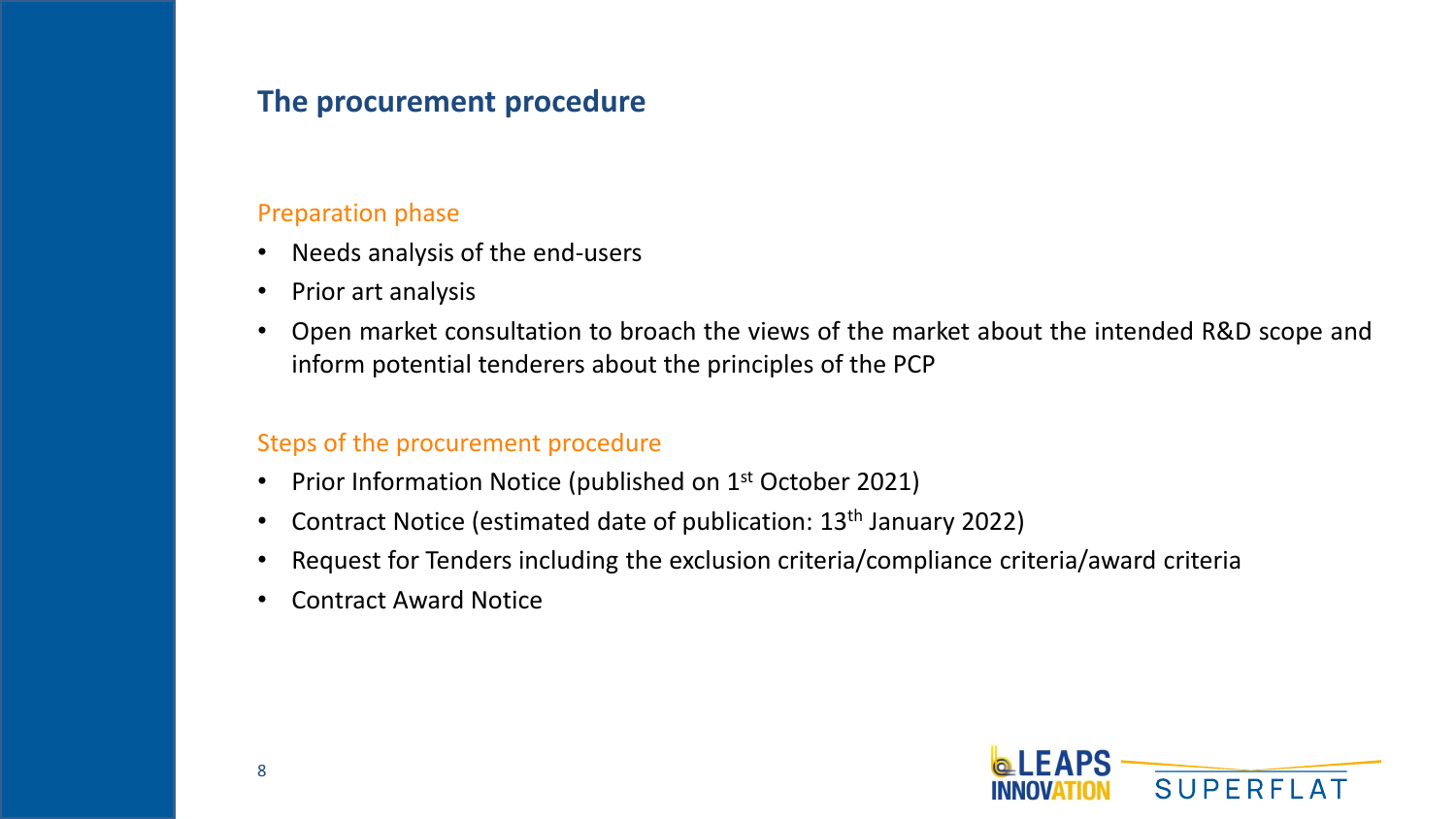"PCP" refers to both a procurement procedure *and* the execution of a contract.

Procurement procedure:

Evaluation of the proposals based on:

- Exclusion criteria, such as a declaration of absence of conflict of interests
- Selection criteria, such as the ability to perform R&D in the field of the project
- On/off award criteria (=compliance criteria), such as compliance with the definition of R&D services, with the place of performance requirements, with ethics and security requirements
- Awarding criteria, such as technical quality and price

 $\rightarrow$  price criteria: proposals will have to include a fixed total price for phase 1 and an estimated total price for phases 2 and 3 (if the price offered for a phase is above the ceiling price for that phase, the offer will be excluded).

NB: Tenders will constitute binding offers.

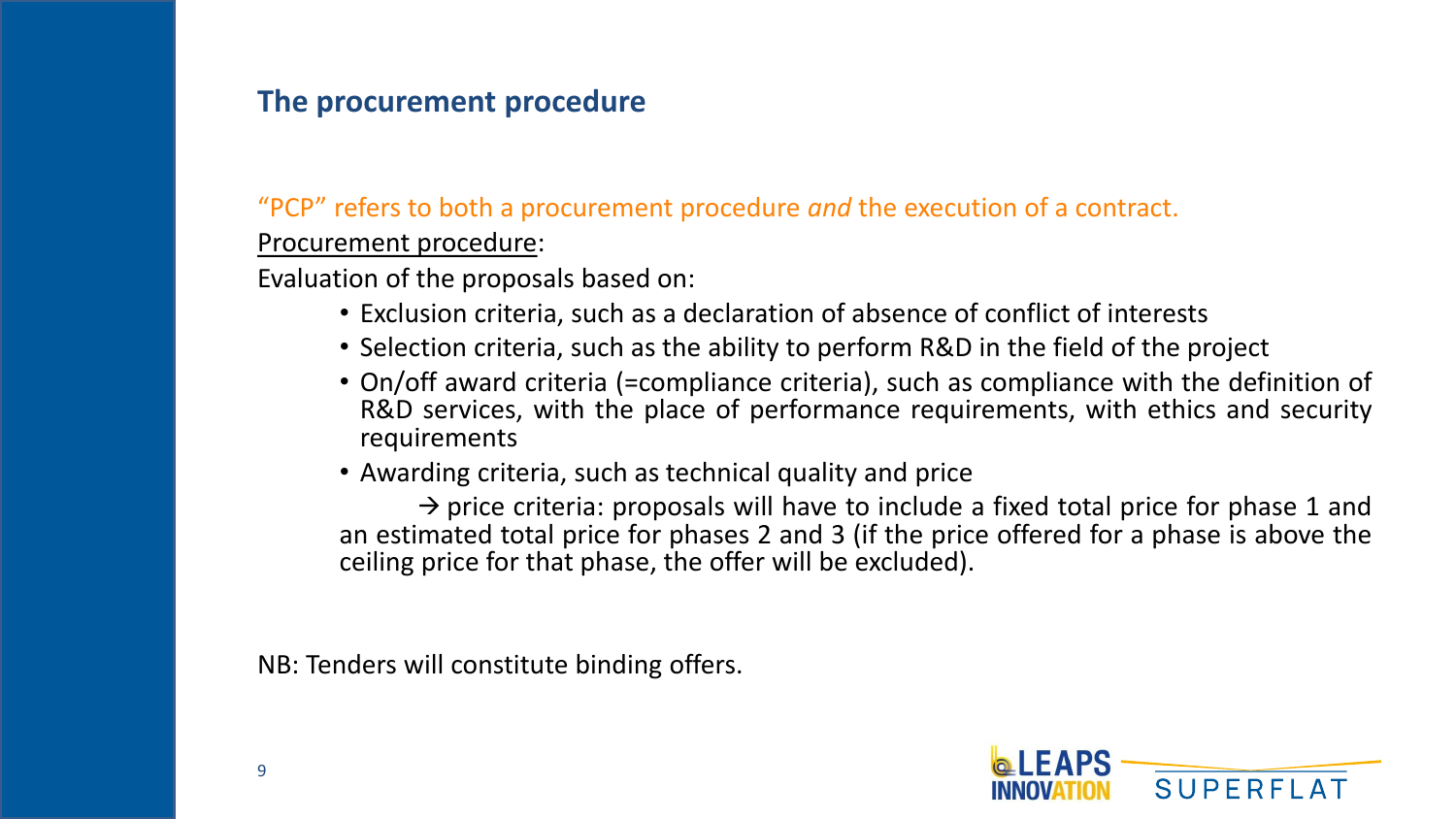#### "PCP" refers to both a procurement procedure *and* the execution of a contract.

#### Contract implementation

- Successful tenderers will be requested to sign both a framework agreement and specific contracts for Phases 1, 2 and/or 3, each phase having a fixed duration;
- Maximum budget available for each phase
- Specific contracts at the start of each new phase will be issued by the lead procurer on behalf of the group of procurers and will constitue separate contracts.
- At the end of each phase, a report will have to be submitted by each contractor to the lead procurer regarding the completion of the phase, as well as deliverables.
- Payment based on satisfactory completion of milestones/deliverables
- Eligibility for the next phase based on successful completion of a phase

→ *Satisfactory completion in each of the phases does not mean successful completion. A PCP could, for instance, be satisfactorily completed even if it concludes that the innovation is not feasible. The assessment will consider the efforts made by contractors to take into account the feedback from the procurers*.

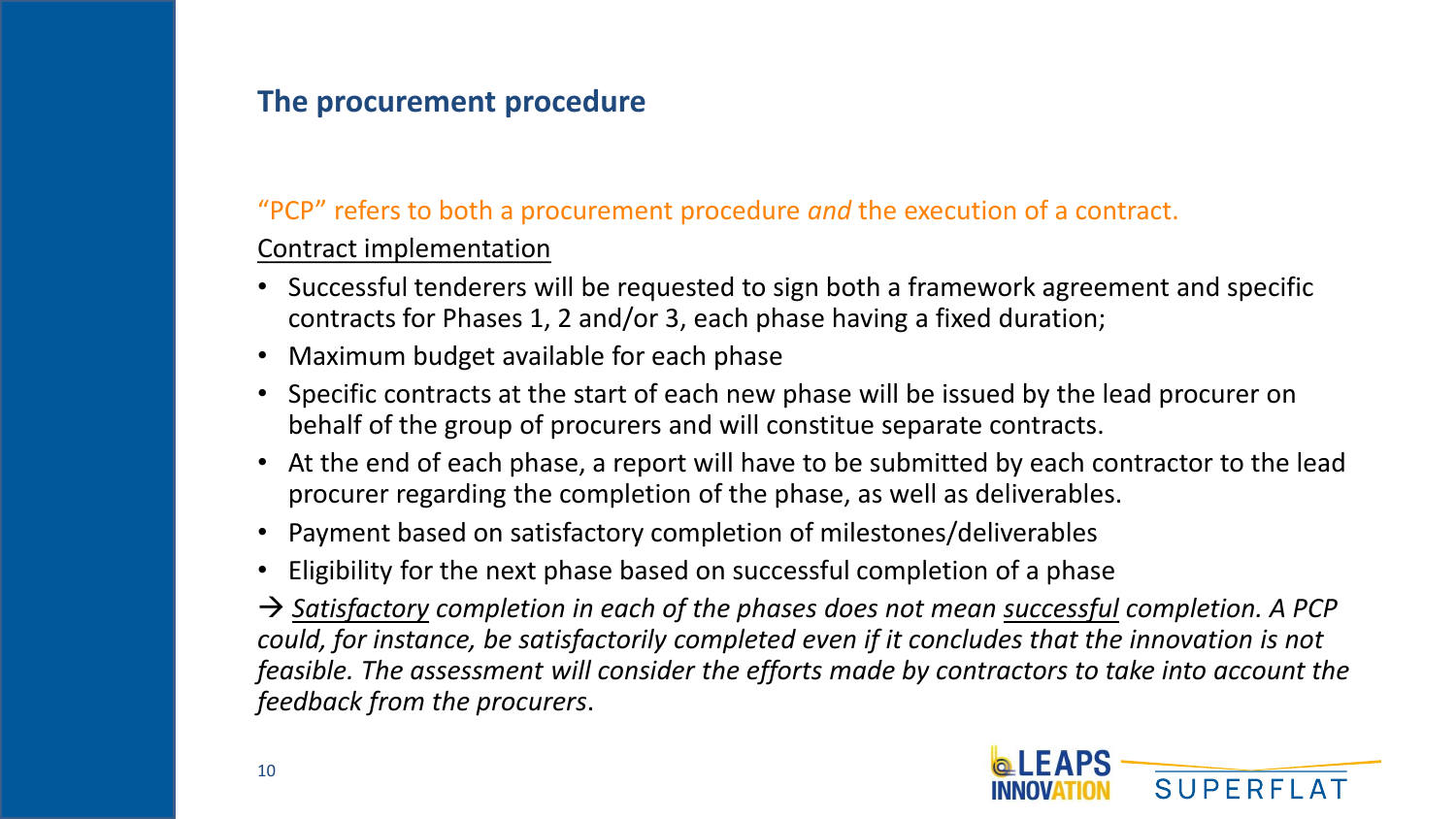#### Procurement procedure of Phase 1: Conceptual design

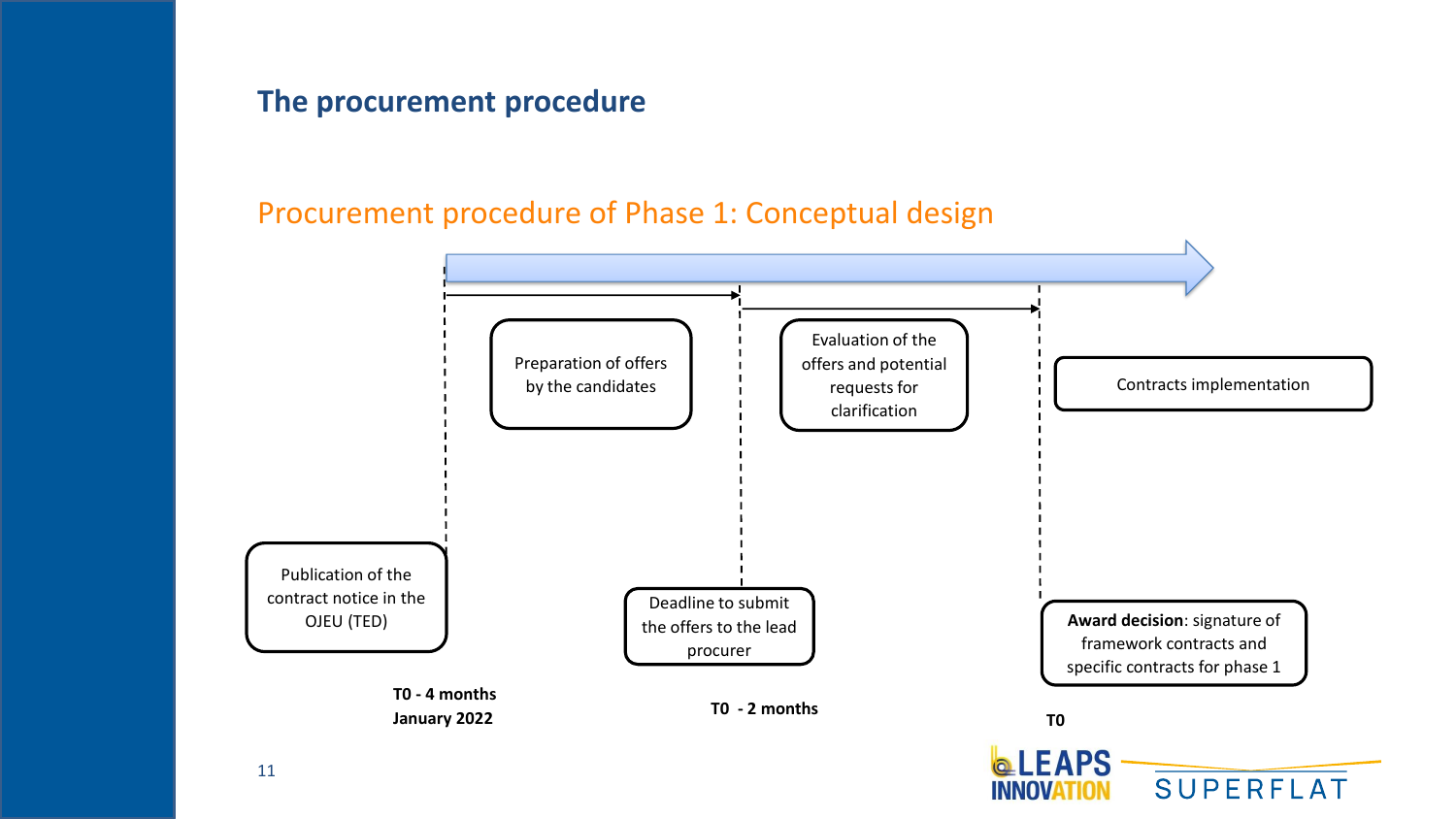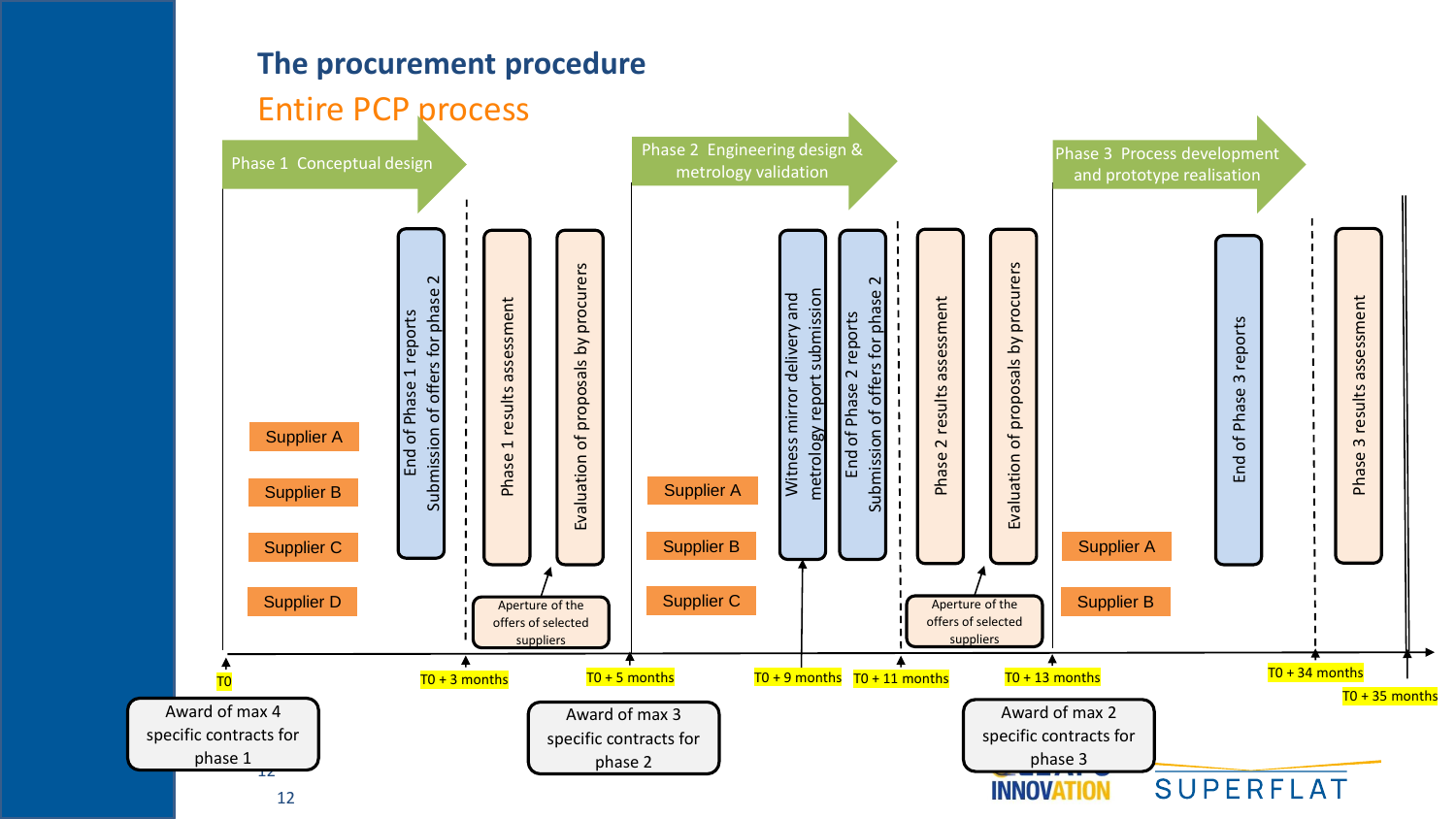#### **Focus on IP rights**

## • IP rights allocation (1/2)

- the contractors own the intellectual property rights on the results that they generate and the tendered price is expected to take this into account;
- the buyers have a right to access results on a royalty-free basis for their own use and a right to grant non-exclusive licences to third parties to exploit the results (under fair and reasonable conditions).

#### $\rightarrow$  The group of procurers do not reserve the R&D results exclusively for their own use.

A **call-back provision** will ensure that if an R&D provider fails to commercially exploit the results within a given period after the PCP (as identified in the contract) or uses the results to the detriment of the public interest, including security interests, it must transfer any ownership of results to the procurers.

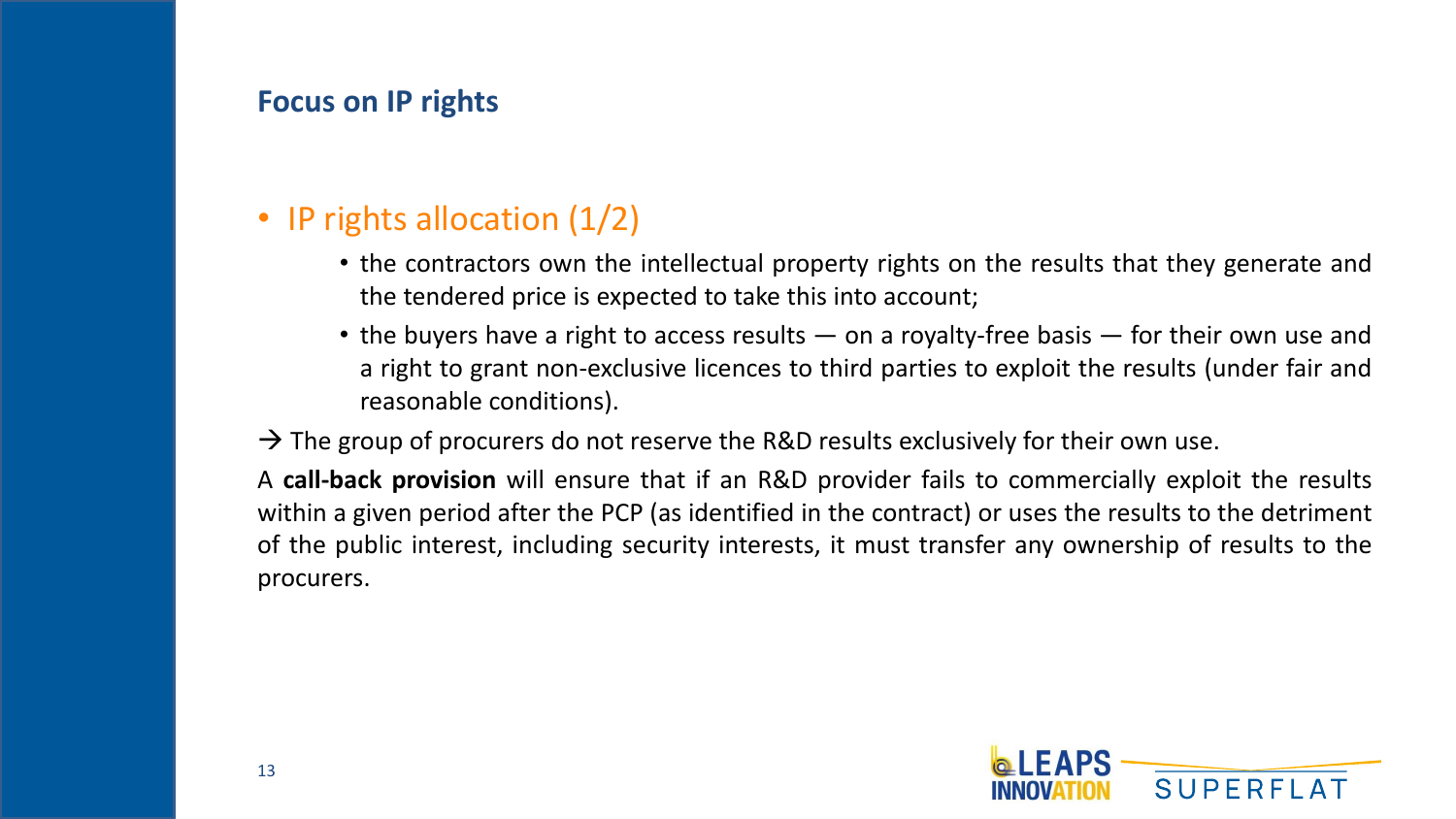#### **Focus on IP rights**

# • IP rights allocation (2/2)

The ownership of pre-existing rights will remain unchanged.

In order to be able to distinguish clearly between results and pre-existing rights (and to establish which pre-existing rights are held by whom):

• tenderers will be requested to list the pre-existing rights for their proposed solution in their offers.

#### Communication on IP rights

The procurers will:

- publish, at the time of the contract award notice, the identity of the winning tenderers and a project summary provided by the winning tenderers,
- publish, after R&D has finished and in accordance with the contractors, summaries of the results.

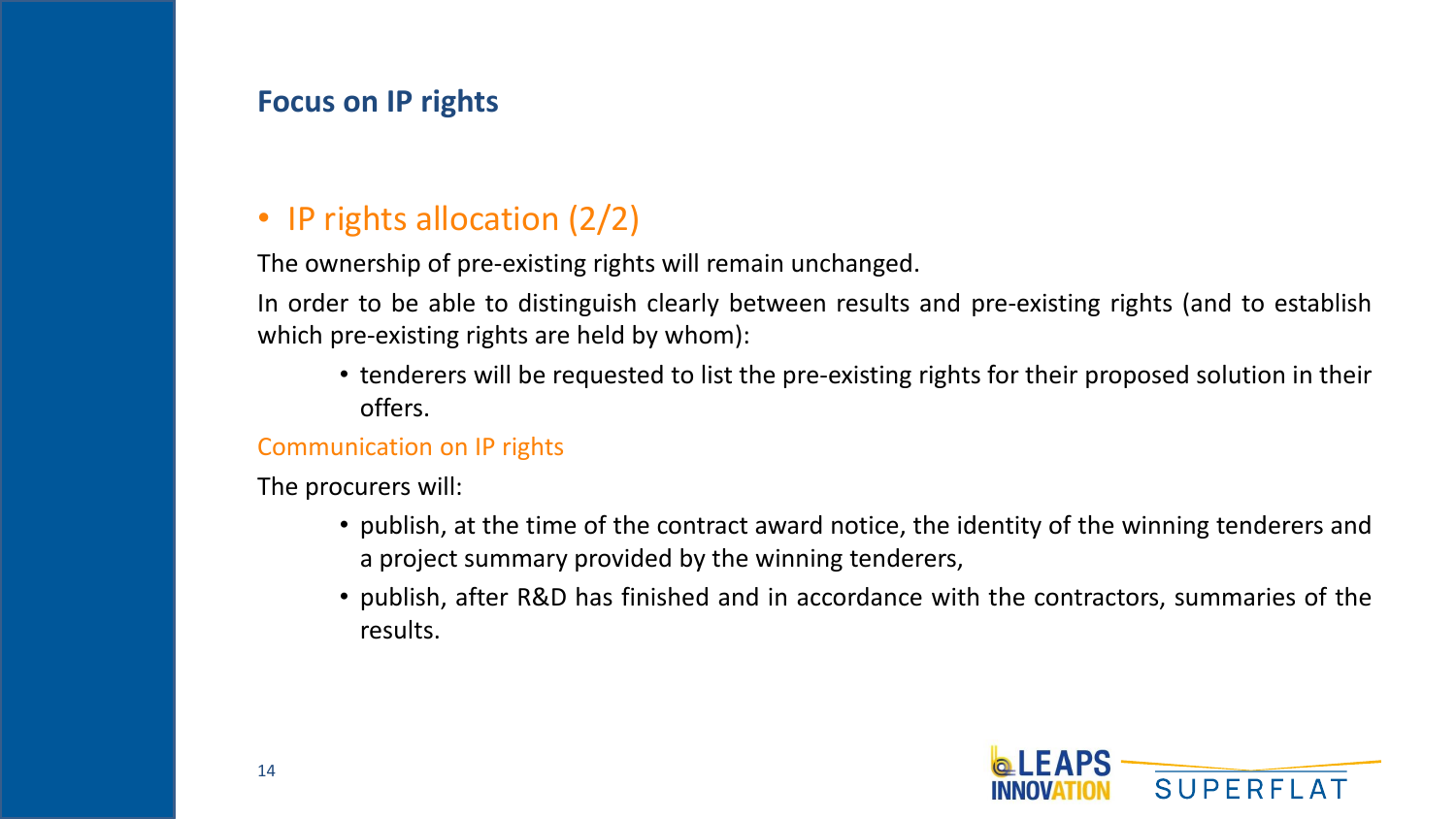#### **Focus on the place of performance**

#### Place of performance obligation

- The PCP is open to all operators on equal terms, regardless of the size, geographical location or governance structure but the majority of the research and development work done by the contractor(s) (including the work of the main researchers) will be located in the EU Member States or associated countries.
- Tenders will be excluded if they do not meet the specific requirements relating to the place of performance of the contract. There will be a set percentage (minimum 50%) of the total value of activities covered by the PCP that will have to be performed in the EU Member States or associated countries.
- The percentage is calculated as the part of the total monetary value of the contract that is allocated to activities performed in the EU Member States or in other countries associated to Horizon 2020. All activities covered by the contract are included in the calculation (i.e. all R&D and operational activities that are needed to perform the R&D services, e.g. research, development, testing and certifying solutions). This includes all activities performed under the contract by contractors and, if applicable, their subcontractors.